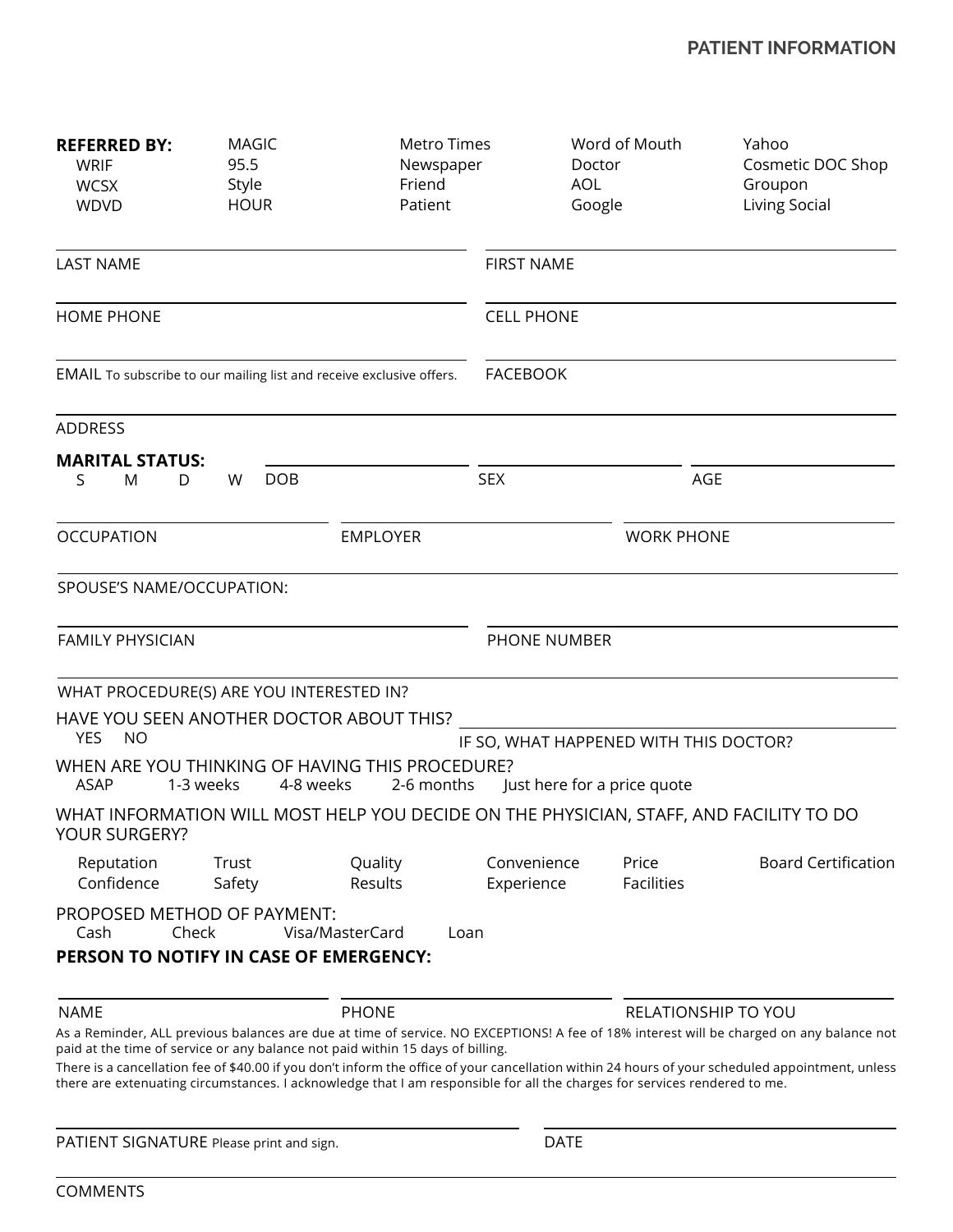# **MEDICAL HISTORY**

| PATIENT'S NAME                                         |                                                                             |                     | <b>DATE</b>                  |                                     |  |  |
|--------------------------------------------------------|-----------------------------------------------------------------------------|---------------------|------------------------------|-------------------------------------|--|--|
| HAVE YOU SEEN ANOTHER DOCTOR ABOUT THIS?<br><b>YES</b> |                                                                             |                     | <b>NO</b>                    |                                     |  |  |
|                                                        | IF SO, WHAT PROCEDURE, WHEN, AND BY WHOM                                    |                     |                              |                                     |  |  |
|                                                        | WHAT SPECIFICALLY WOULD YOU LIKE TO HAVE CORRECTED?                         |                     |                              |                                     |  |  |
|                                                        | HOW LONG HAVE YOU BEEN CONSIDERING COSMETIC SURGERY?                        |                     |                              |                                     |  |  |
|                                                        | <b>MEDICAL INFORMATION</b> PLEASE ANSWER ALL OF THE FOLLOWING               |                     |                              |                                     |  |  |
| ALLERGIES TO ANY MEDICATIONS                           |                                                                             |                     |                              |                                     |  |  |
| LATEX ALLERGY                                          | ALLERGY TO EGGS                                                             |                     | ALLERGY TO SHELLFISH         |                                     |  |  |
| <b>MEDICATIONS CURRENTLY TAKING</b>                    |                                                                             |                     |                              |                                     |  |  |
| MEDICAL CONDITIONS                                     |                                                                             |                     |                              | HAVE YOU EVER BEEN EXPOSED TO MRSA? |  |  |
| PAST SURGICAL OPERATIONS                               |                                                                             |                     |                              |                                     |  |  |
|                                                        | COMPLICATIONS WITH PREVIOUS OPERATIONS OR ANESTHESIA? (IF SO, EXPLAIN)      |                     |                              |                                     |  |  |
|                                                        | WOMAN: IS THERE ANY POSSIBILITY YOU COULD BE PREGNANT?                      |                     | <b>YES</b>                   | <b>NO</b>                           |  |  |
| <b>HOW OFTEN DO YOU:</b>                               |                                                                             |                     |                              |                                     |  |  |
| DRINK ALCHOHOL:                                        | <b>NEVER</b>                                                                | <b>OCCASIONALLY</b> | <b>OFTEN</b>                 | <b>EVERYDAY</b>                     |  |  |
| USE TOBACCO:                                           | <b>NEVER</b>                                                                | OCCASIONALLY        | OFTEN                        | <b>EVERYDAY</b>                     |  |  |
| <b>USE DRUGS:</b>                                      | <b>NEVER</b>                                                                | <b>OCCASIONALLY</b> | <b>OFTEN</b>                 | <b>EVERYDAY</b>                     |  |  |
| <b>DRINK COFFEE:</b>                                   | <b>NEVER</b>                                                                | <b>OCCASIONALLY</b> | <b>OFTEN</b>                 | EVERYDAY                            |  |  |
| <b>DRINK TEA:</b>                                      | <b>NEVER</b>                                                                | OCCASIONALLY        | <b>OFTEN</b>                 | EVERYDAY                            |  |  |
| <b>DRINK WATER:</b>                                    | <b>NEVER</b>                                                                |                     | OCCASIONALLY<br><b>OFTEN</b> | EVERYDAY                            |  |  |
| DO YOU EAT REGULAR MEALS?                              |                                                                             | <b>YES</b>          | <b>NO</b>                    |                                     |  |  |
|                                                        | <b>FAMILY HISTORY</b> Check any medical conditions in your immediate family |                     |                              |                                     |  |  |
| <b>Diabetes</b>                                        | Hyper/Hypothyroidism                                                        |                     | Seizure Disorders            | Gerd (Heartburn)                    |  |  |
| Cancer                                                 | Hay Fever                                                                   |                     | Anemia                       | Lupus                               |  |  |
| High Cholestrol<br>Asthma                              |                                                                             |                     | Malignant Hyperthermia       | Hiv/Aids                            |  |  |
| High Blood Pressure<br><b>Heart Disease</b>            |                                                                             |                     | Multiple Sclerosis           | Migraines                           |  |  |
| Tuberculosis<br>Depression<br>Hepatitis<br>Anxiety     |                                                                             |                     | Hernia<br>Crohn's Disease    | Sleep Apnea/Sleep Disorders         |  |  |